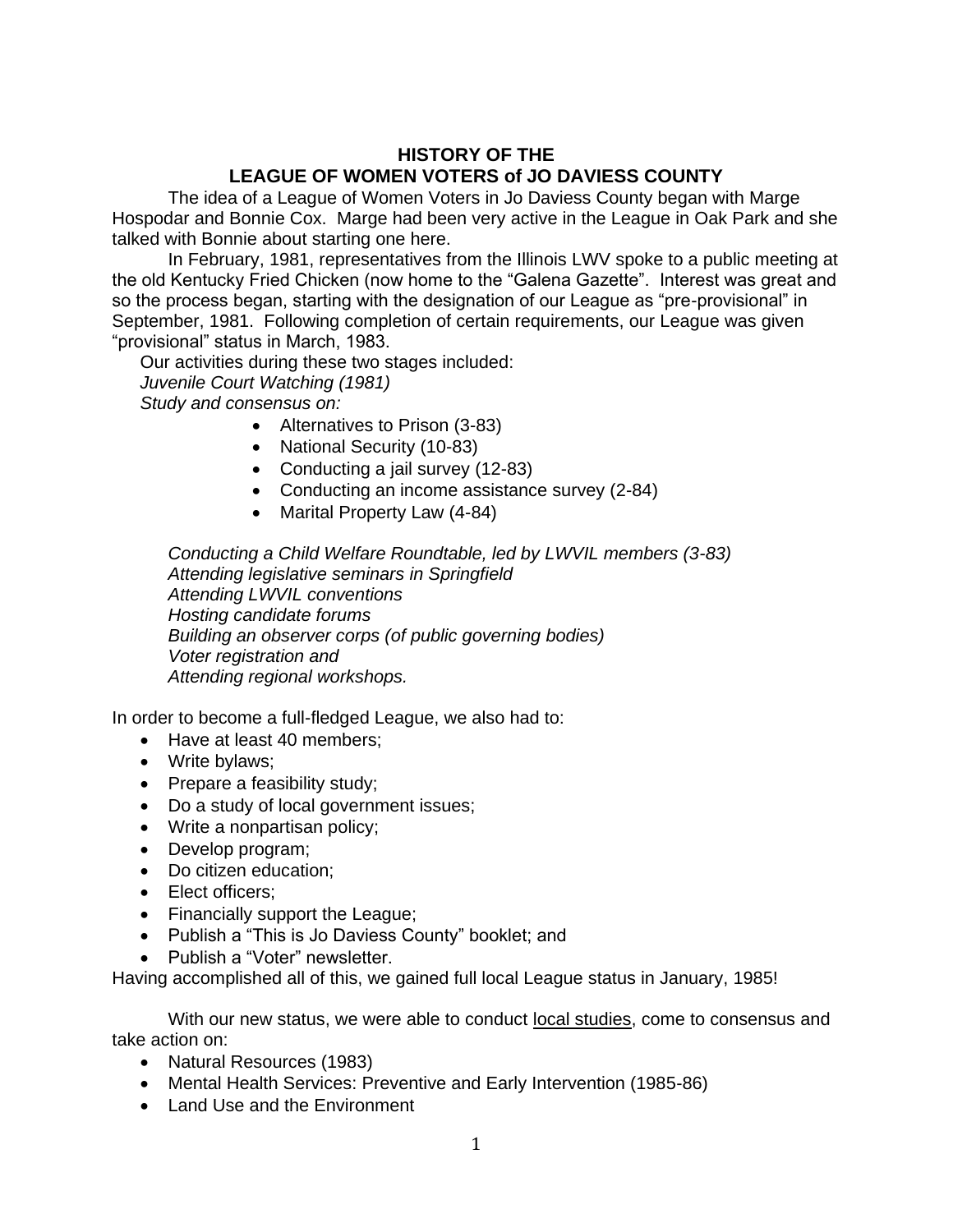- Planning and Zoning: Study of Land Use Planning & Practices in JDC (1989-90)
- Ground –Water Quality in JDC (1986)
- Landfill Proposals (involving public meetings to educate residents re. the expansion of a landfill near Galena, circulating petitions and mounting an intensive letter-writing campaign. The landfill sale did not take place and EPA closed the landfill site.) (Fall, 1993)
- Children at Risk (2000)
- Breaking the Cycle of Violence (2001)
- Citizen Involvement (2005)
- Immigration in the Tri-State Area (2006)

#### LWVIL Studies:

- Education (1980s)
- Community Mental Health (1987)
- Early Childhood Intervention (1998)
- KidCare (Illinois program providing health care coverage to children of low-income, working parents)
- Local Government
- Election Administration
- Campaign Finance (2000)
- Death Penalty (2003)
- Pension Study (2012)
- Charter Schools (2014)

### LWVUS Studies:

- Agriculture (1987)
- Health Care (1991)
- Education (2011)

### Honors Received:

- JDC Bar Association's **Lifetime Liberty Bell Award** in special recognition to persons or organizations with many years of outstanding service to their communities (May, 1997)
- Riverview Center, Inc.'s **Outstanding Community Leadership Award** (for efforts in helping to establish the Mental Health 708 Board) (2001)
- **Making A Difference Award** from LWVIL for our 3-year project on "Smart-Growth for Our County" Roundtable, "Tour de Sprawl" and a citizen education project on the County Comprehensive Plan (at the request of the JDC County Board and chaired by Lu Bleveans and Dick Pouzar) (Summer, 2003)
- **56th Biennium Community Impact Award from the LWVIL** for LWVJDS's "work in engaging and educating its community to appreciate the myriad issues and perspectives triggered by the siting of a mega dairy in Nora, Illinois, including learning more about the geology and hydrology of Jo Daviess County and encouraging science-based stewardship goals to protect water resources in the region." (2013)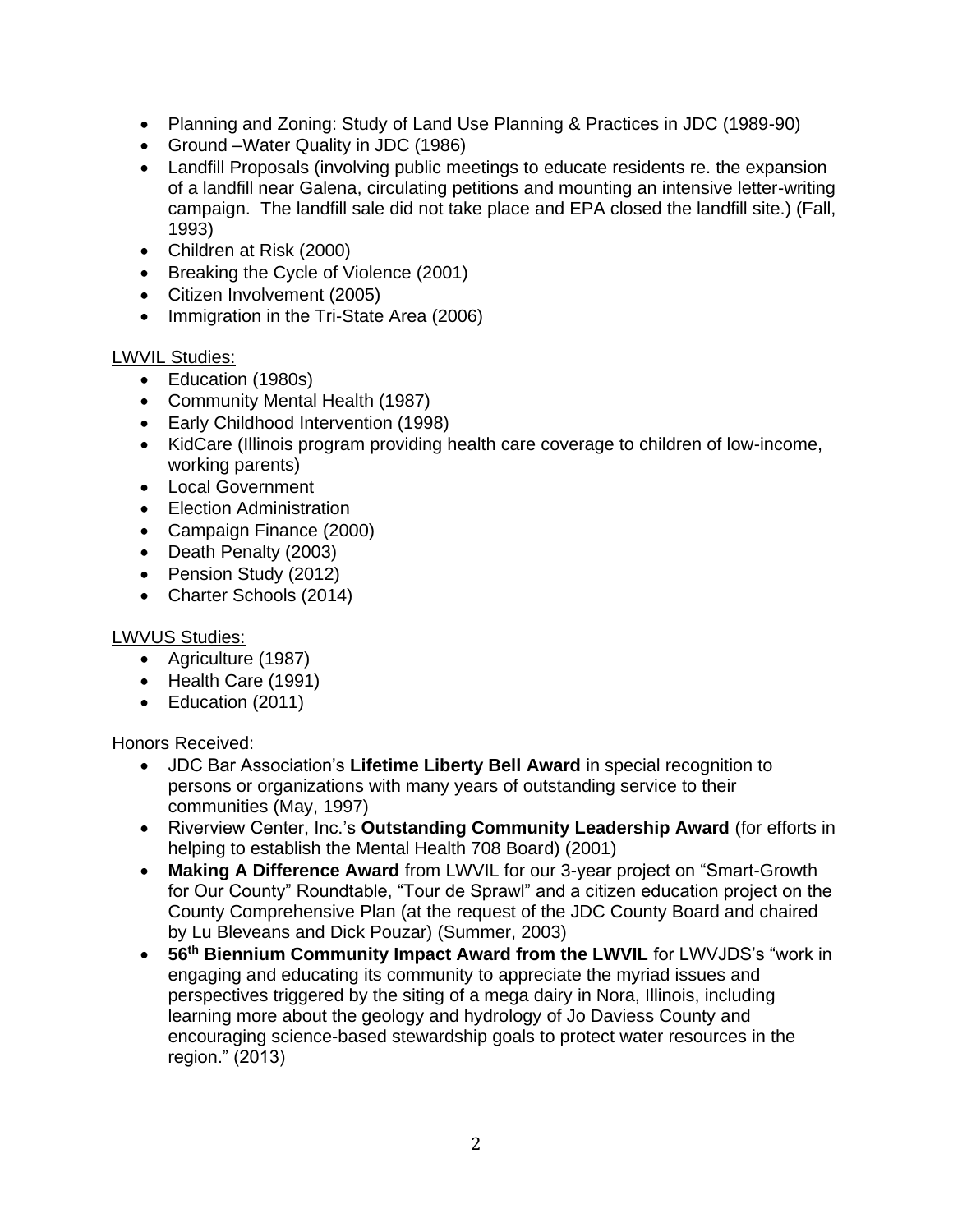- **Awarded the "Effective Community Engagement Award" at the LWVUS 2016 Convention in Washington, D.C.**, for our Water Resource Management Planning efforts in the county.
- **Nutrient Sensor Action Challenge Stage I Prize** of \$10,000 received for winning proposal to conduct continuous nutrient monitoring on the Galena River with lowcost sensors (2017).
- **2018 Blackhawk Hills Regional Council Award** for our water resource management work
- **2018 Watershed Stewardship Award from the Illinois Lake Management Association**

Fundraising Efforts:

- Garage Sales
- "League Day" for shopping (Participating merchants donated 10% of any sale to a customer stating, "This is a League purchase.") (November, 1981)
- Fund Drive through telephone calls (June, 1985
- Ads in our "Voter"
- Fudge Booth  $(1985 2005)$   $(201? -$  current)
- League to League B&B (Summer, 1987)
- Chocoholic Dreams Booth at the June Arts Festival (1989, 1990)
- Silent Auction (1993)
- LWVIL fundraising calls
- "Celebrating People, Products and Progress in JDC" dinner (2015)
- From 2013 through 2018 received over \$32,000 in donations for water resource management work from various sources (City of Galena, East Dubuque Fertilizer Plant, Galena Lions Club, Grace Episcopal Environmental Committee, John & Marge Cooke, the Oak Lodge Foundation, and other private donors)

Other Activities:

- Sponsored a roundtable on ways to improve service to children and youth in JDC. (3-83)
- Participated in "Great Decisions".
- Members attended National and State League Conventions.
- Conducted legislative interviews.
- Spearheaded a task force to organize Galena's ordinances.
- Prepared voters' guides at election times.
- Walked in Galena's  $4<sup>th</sup>$  of July Parades for several years.
- Farm Tour (2002)
- Luncheon series (2003, 2004, 2005)
- State of the County (2002, 2003)
- Held panel on computer voting at the Galena Library (the result of the "Help America Vote Act"). (2002)
- Sponsored Public Dialogue on the U.S. Health Care System leading to Congressional Hearings and action in Springfield. (2006)
- Sponsored forum on "Homeland Security Here at Home." (2006)
- Sponsored production of the play "Great American 4<sup>th</sup> of July Parade". (June, 2008)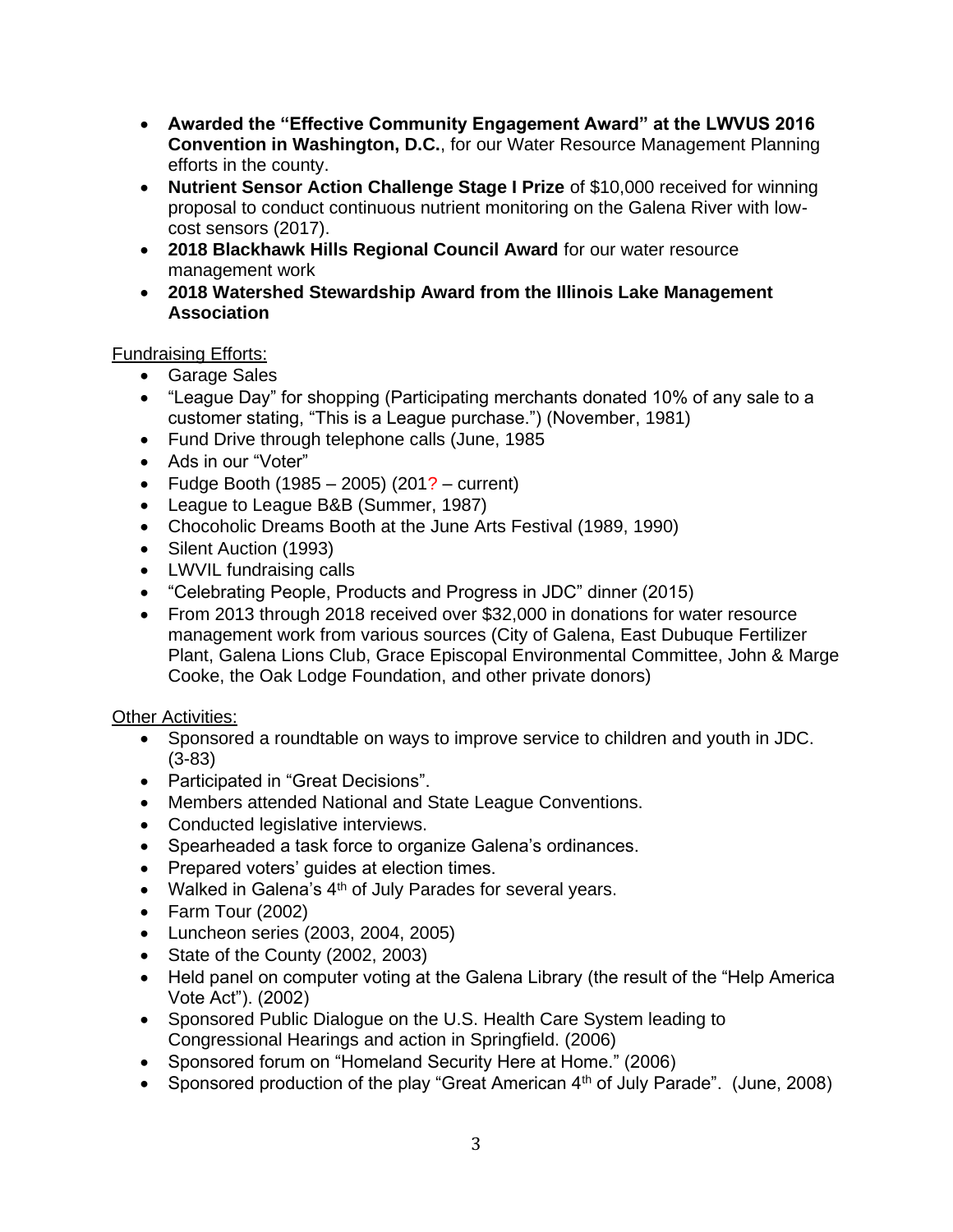- Members attended legislative seminars, regional workshops and leadership workshops.
- Sponsored a Mega Dairy Seminar with panel including representatives from the Illinois E.P.A. and the U.S.D.A., held at the Galena Middle School. (June, 2011)
- Members attended LWVIL issues briefings (2012, 2014-2017)
- Members attended LWVIL "State of the State" Luncheons (2013-2017)
- Members attended LWVIL conventions (2013, 2015, 2017)
- Coordinated an all-day tour for Ralph Martire with the Center for Tax and Budget Accountability, to educate on the need for a Graduated Rate Income Tax amendment to the Illinois Constitution. (2014)
- Sponsored a Gun Violence Prevention Panel Discussion with over 100 attendees (2014)
- Participated in and LWVIL Membership/Leadership Development training and implementation
- Worked with Galena Rotary Club to offer daylong conference, *Water: We're All in the Same Boat* (2017).
- Initiated and led process to create the *Galena River Watershed Plan: Phase I* supported with \$38,000 Clean Water Act Section 319 grant funding through the Illinois EPA (completed in September, 2018).
- Initiated (in 2016) and led the formation of a farmer-led group in the Galena area, the "Soil & Water Health Coalition" and coordinated educational events with \$20,000 grant funding support through the US Fish & Wildlife Services Fishers & Farmers program.
- Created Jo Daviess County karst feature database in 2016 and continue to populate with data (springs, caves & sinkholes) as a model for the Driftless Area. \$17,000 in grant funding support from the US Fish & Wildlife Fish Habitat Assessment program has been received to date for this work.
- Conducted water sampling project on the Galena River and tributaries in the summer of 2017 and again in the spring of 2018 to analyze for nutrients.
- Worked with farmers in Galena River watershed area in the fall of 2018 to plant 100 new acres of cover crops as a best management practice expected to improve soil health and water quality

### Working with Other Groups:

- Worked with the County Comprehensive Planning Committee.
- Participated in Child Welfare Roundtable led by the LWVIL. (3-83)
- Worked with the LWV of Dubuque on the Arms Control Study.
- Joined with others to see that a 708 Board was established.
- Provided a panelist for the JDC Joint Law Enforcement Association's State's Attorney race presentation.
- Served as tour quides for Top of the State Tour by 40 legislators (sponsored by the Community Development Fund of Galena).
- Joined the Driftless Area Partnership on committee to set up educational conferences to gather citizen input on County Land Use Management for the 21st Century Plan. (1998),
- Conducted a bus tour on land use "The Good, the Bad and the Ugly." (Sept., 1998)
- Co-sponsored a Kidcare Forum with the Galena Library.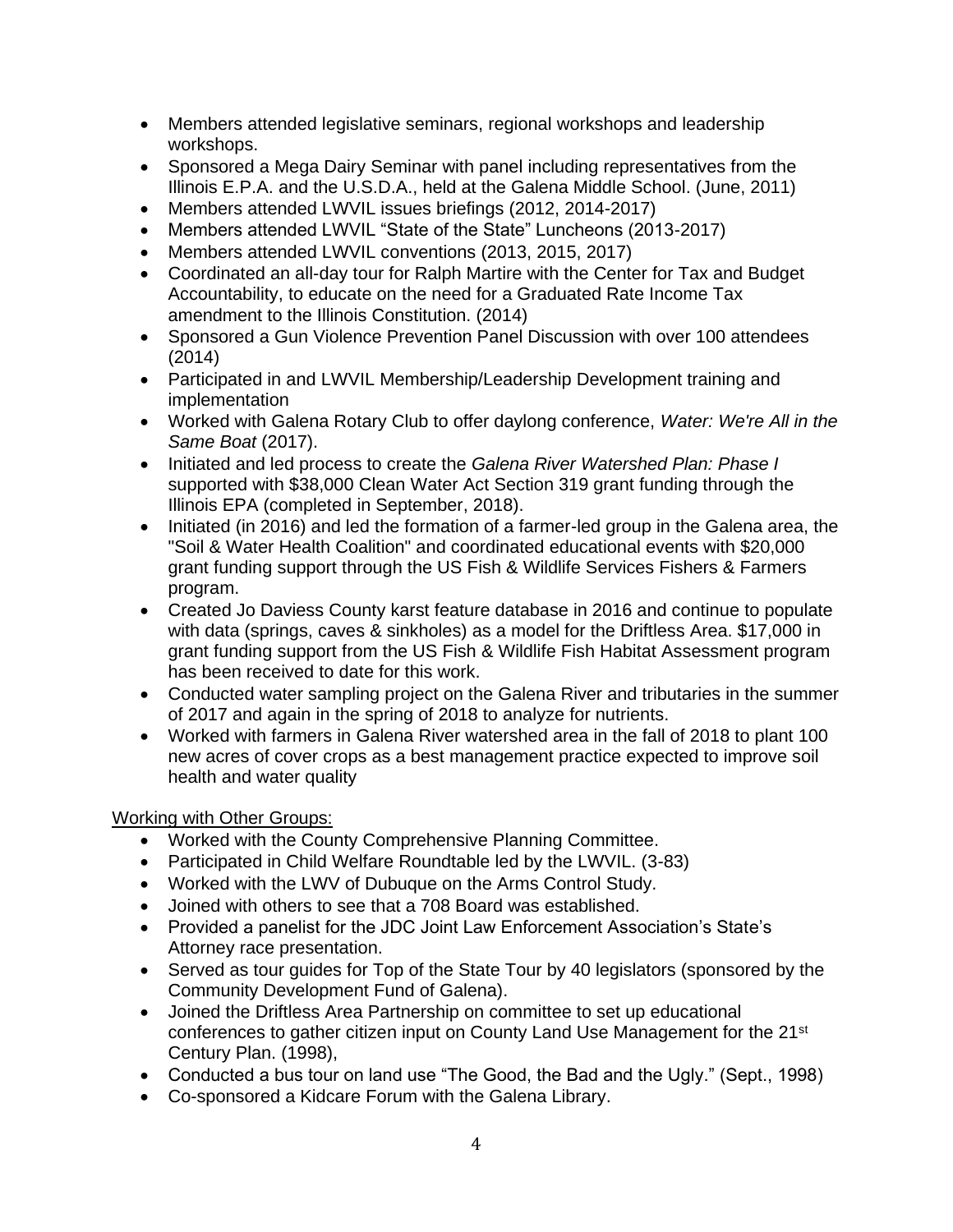- Co-hosted a forum on outdoor lighting and drafting a strong proposal for lighting with International Dark Skies Association.
- Suggested the 2001 Rotary Roundtable program of "Smart Growth for Our County" as follow-up to our "Tour de Sprawl: Working Together for Smart Growth."
- Sponsored Voter Education Forums with the Galena Chamber of Commerce on: 1) Proposed sales tax increase and 2) Highland Community College referendum. (2004)
- Co-sponsored "Challenges for a New Millennium" with the LWV of Dubuque, Jo Daviess Conservation Foundation, JDC Natural Area Guardians, Sierra Club and the Dubuque Audubon Society.
- Sponsored viewing of the movie "Iron-Jawed Angels" recounting the struggle of suffragists who fought for the 19<sup>th</sup> Amendment. (2005)
- Participated in the Take Five Series on the Environment." (2006)
- Hosted forum on possible ordinance to make Galena's commercial establishments smoke-free, at the request of Galena City Council. (September, 2006)
- Our members Kathy Pearson, Julie Bruser, B'Ann Dittmar and Bev Mellskog worked on the Rotary Roundtable planning committee for the 2008 roundtable on the structure of the JDC Board.
- Kathy Pearson represented the League on the Jo Daviess County Board committee researching, studying and making recommendations to the Board on board structure (2009)
- Water Protection Partnership convened (2013)
- Two-year Water Resource Planning Project commenced, including Illinois EPAapproved surveys given to all township boards and city councils, resort core boards and the county board. Every-other-month committee meetings of stakeholders were held to set goals, objectives and an action plan for a county-wide water resource management plan completed in 2016. (2014)
- Provided booth at Galena Earth Day celebrations (2013-2017)
- Presented an interactive forum ("The Land and Water Beneath Us") with the Illinois Water and Geological Survey scientists as presenters. (2103)
- Sponsored a luncheon and made a presentation to the Prairie Institute Retreat in JDC
- Sponsored a teleconference with Dr. Lynn Haefele, Classrooms First Task Force, for county superintendents and school board members to explore cost savings through cooperation. (2013)
- Several members participated in a Rotary Roundtable on Illinois" Fiscal Crisis.
- Co-sponsored a meeting on the Affordable Care Act and Health Insurance Marketplace with Midwest Medical Center and JDC Health Department. (2013-2014)
- Booklet sponsor and attendees on the Geological Survey Field Trip (2014)
- Co-sponsored, with the LWV of Dubuque, two public programs on storm water management.
- The boards of the LWV of Dubuque and LWV of JDC worked with other Leagues to form a League of Women Voters Upper Mississippi River Region Inter-League Organization (2014-2015) Sponsored first annual meeting of the UMRR ILO (October, 2015)
- Applied for a grant from the U.S. Fish and Wildlife to complete spring testing in Jo Daviess County. (2015)